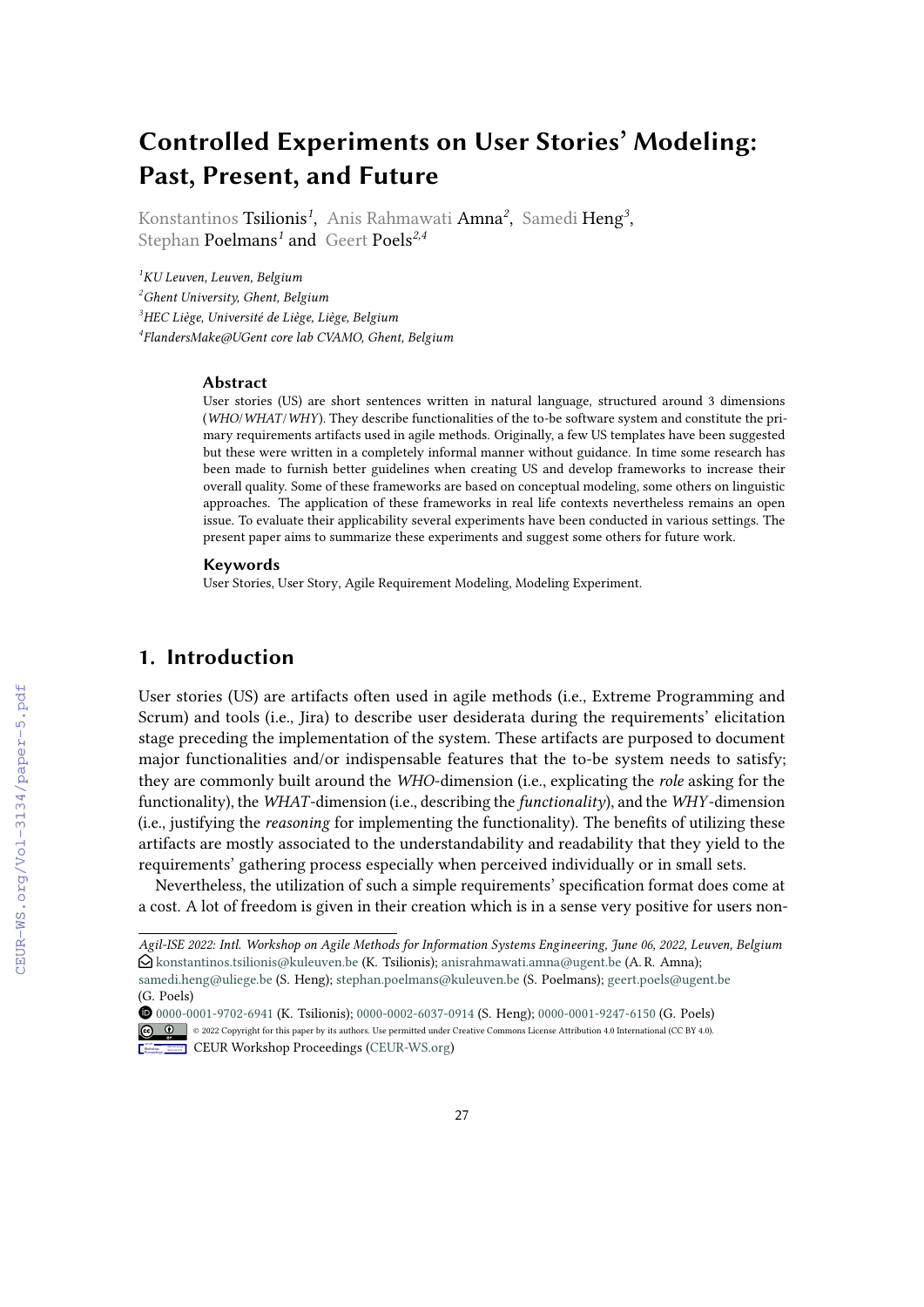familiar with technical aspects but could lead to poor consistency in the way they are expressed and the overview and consistency of the requirements they express. Also, US do not provide visually-aided requirements representations that would help with the sorting of multiple (and extended) sets of US and would provide alternative modeling configurations for the impending system. The following section provides a discretionary collection of experiments purposed to delineate some of the factors that may be influencing a more qualitative appropriation of US artifacts on behalf of novice modelers.

### **2. Past Controlled Experiments**

To begin with, the studies of Dapiaz et al. [\[1,](#page-4-0) [2\]](#page-5-0) describe two modes of an experiment investigating the impact of two requirements' specification notations (namely Use Cases and US) on the derivation of static conceptual models (i.e., UML class diagrams). The entire experiment was meant to explore the factors affecting the quality of these models so as to assist agile practitioners and modelers in making informed decisions concerning the choice of requirements engineering notations. First, the authors describe a controlled mode for the experiment where they realize that the US accounted for the participants' preferred notation, contributing to higher quality static conceptual models. However, this mode included a requirements' specification process that was pre-determined by the researchers and uniform to all the subjects. The second mode of the experiment was more pragmatic in the conditions of its execution in the sense that test subjects had to go through the entire process of requirement elicitation and specification to derive their conceptual models. This second mode revealed that it is not much the notation that affects the quality of the derived models but other factors inherent to the derivation process itself. Nonetheless, the findings support an overall degree of optimality attributed to the US notation as measured by the correctness and completeness of a manually derived UML class diagram by novice modelers.

The problem of poor representability concerning the nature, granularity, and interdependence of the constituted elements within a US set has been acknowledged in the study of Wautelet et al. [\[3\]](#page-5-1). To deal with these issues, the authors furnish a unified US model (see Fig. [1\)](#page-2-0) for tagging the elements of the *WHO*-, *WHAT*-, and *WHY*-dimensions of a US; each tag represents a concept with an inherent nature and defined granularity. The constructs of this model (i.e., *Role, Task, Hard-Goal, Soft-Goal*, etc.) become the basis for the creation for the visual representation of a US structuring method called the *Rational Tree* [\[4,](#page-5-2) [5\]](#page-5-3). The latter uses the notation of the i\* Strategic Rationale (SR) diagram [\[6\]](#page-5-4) to build various trees of relating US elements in a single project (Fig. [2.](#page-2-1)a) with the purpose of identifying depending US, identifying Epic ones and group them around common Themes (Fig. [2.](#page-2-1)b). In this way, the utilization of the Rational Tree can recognize and reduce even further any occurring modeling redundancies during the stages of requirements' analysis and design.

The study performed by Wautelet et al. [\[7\]](#page-5-5) was meant to uncover the difficulties that software modelers face in the process of building visually-aided representations (i.e., conceptual models) when the software problem is structured in the form of US sets. For this, the authors have conducted an experiment purposed to analyze, describe, and compare the feasibility of novice modelers (master-level students) and experienced modelers (PhD candidates and Post-docs) to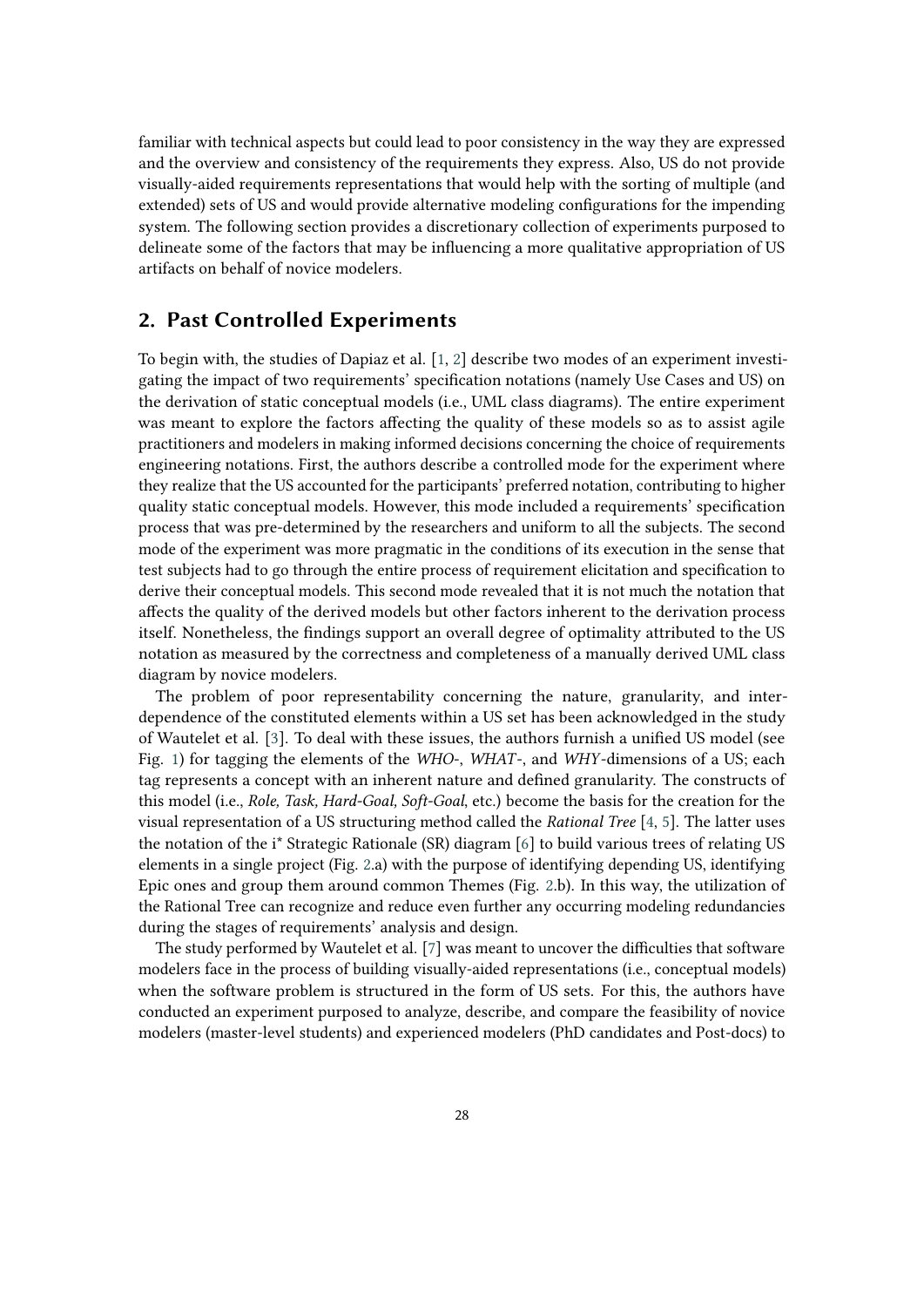

<span id="page-2-0"></span>**Figure 1:** Unified Model for User Stories.



<span id="page-2-1"></span>Figure 2: Using Rationale Tree to Structure User Stories' Sets.

problem. nature and defined granularity. Once tagged, the US elements had to be graphically represented the constructs of the unified model of [\[3\]](#page-5-1), with each tag representing a concept with an inherent by building one or more Rational Tree diagrams. Overall, the participants had some difficulties build and use a *Rationale Tree diagram*<sup>[1](#page-2-2)</sup> out of an existing US set. Both groups had to start by in making the association between the *WHO-*, *WHAT-*, *WHY*-affiliated concepts within the US User Strategic Rational Diagram (Superior Strategic Rational Diagram (SPD) Strategic Rational Diagram (SPD) Strategic Rational Diagram (SPD) Strategic Rational Diagram (SPD) Strategic Rational Diagram (SPD) Strategic Ratio difference in the ability to build a Rational Tree between novice modelers and more experienced recognizing and tagging elements of the *WHO-*, *WHAT-*, *WHY-*dimensions of a given US set to sets and the modeling constructs of the unified US model. Nevertheless, there was no significant researchers since all test subjects produced artifacts that would describe rather well the software

The experiment of Wautelet et al. [\[8\]](#page-5-6) was meant to identify whether improving US quality through the Quality User Story (QUS) framework proposed by Lucassen et al. [\[9\]](#page-5-7) would lead to a better identification of different concepts of US sets and a better development of Rationale

<span id="page-2-2"></span><sup>&</sup>lt;sup>1</sup>The *Rational Tree diagram* refers to the artifact produced when employing the Rational Tree as a user story structuring method.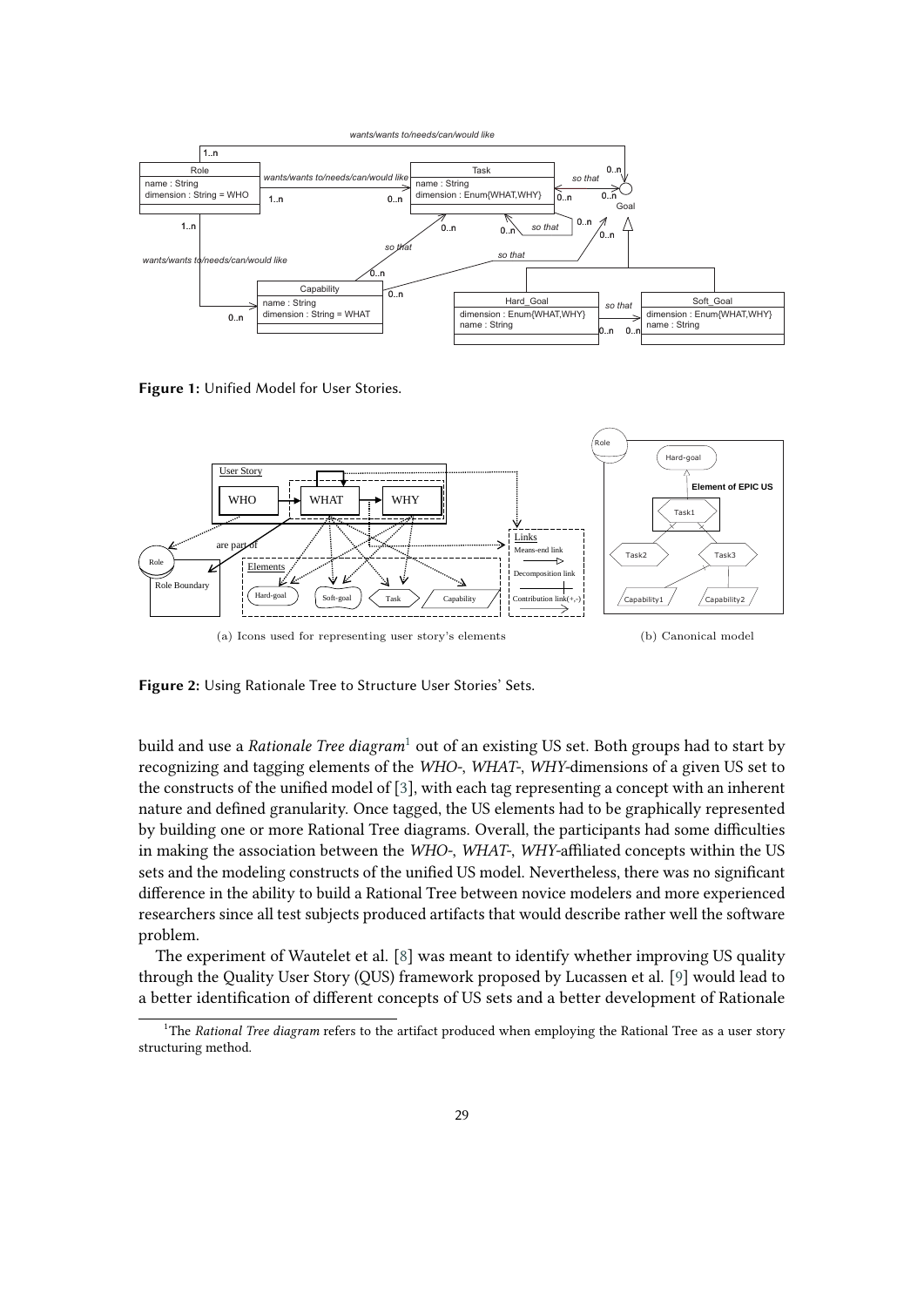Tree diagrams. The experiment was performed on 34 master-level students composed of 2 groups, one using the raw US set while the other using the QUS-compliant one. The exact goals were i) to identify the concepts of non-functional requirements, missing requirements, epics and themes; ii) to be able to build a Rationale Tree diagram; iii) to evaluate the impact of the Rationale Tree on the identification of these concepts; iv) to evaluate the impact of using an improved in quality (through QUS) US set on the ability of to identify the aforementioned concepts. Overall, the authors could not conclude with certainty whether the improvement of the quality on a US set could improve the ability of novice modelers to identify crucial constructs of a specific modeling case (i.e., missing requirements etc.). Nonetheless, the experiment was able to portray that improvements in the quality of US is correlated with an enhanced ability on behalf of the modelers to identify and represent elements like tasks, capabilities and links.

The studies of Tsilionis et al. [\[10,](#page-5-8) [11\]](#page-5-9) perform a primary theoretical analysis of two distinct techniques that can be used for structuring sets of US but have different complexities in their application and different abilities to represent dependencies and decompositions. In essence, the authors try to investigate which user story structuring method (i.e., the Rational Tree or the User Story Mapping [\[12\]](#page-5-10)) produces artifacts that allow for a better comprehension of the software problem. The answer to this question represents the basis for the conduct of a controlled experiment; indeed, a first group of novice modelers (master-level students) has been required to employ the Rational Tree method and build artifacts out of a given set of US; a second group of novice modelers was asked to do the same with the User Story Mapping approach. The results suggest that whilst the Rational Tree method seems not as easy to understand as the User Story Mapping, when the modelers receive practical, step-by-step guidance on how to implement the Rational Tree, they managed to produce qualitative representations of the software problem. Additionally, the authors notice that there are no significant differences between the participating groups, regardless of the US-structuring method they utilize, in terms of recognizing basic constructs within their given sets of US (i.e., missing requirements, Epics, etc.).

#### **3. Ambiguity in User Stories - A Planned Experiment**

While the experiments described in the previous section focus on conceptual modeling as an approach to help writing better US or making better use of US, a different stream of research has investigated the quality of US from a linguistic perspective. Even when highly structured because of the use of predefined templates, US are essentially a textual format for describing requirements, and are thus prone to ambiguity just as any other type of requirements described in natural language. Recently, Amna and Poels performed a systematic literature review of the research on ambiguity in US [\[13\]](#page-5-11). This review indicated that vagueness in the formulation of US results in problems like inconsistent requirements, incomplete requirements, and duplicated requirements. These problems have been attributed to the intrinsic quality of US [\[8,](#page-5-6) [14\]](#page-5-12), the cognitive capability of developers [\[7,](#page-5-5) [15\]](#page-5-13), and US misrepresentation [\[16,](#page-5-14) [17\]](#page-5-15). The ambiguity that results from problematic US can be manifested at different linguistic levels (i.e., lexical, syntactic, semantic, pragmatic).

To help identifying issues with US that possibly result in ambiguity, we are developing a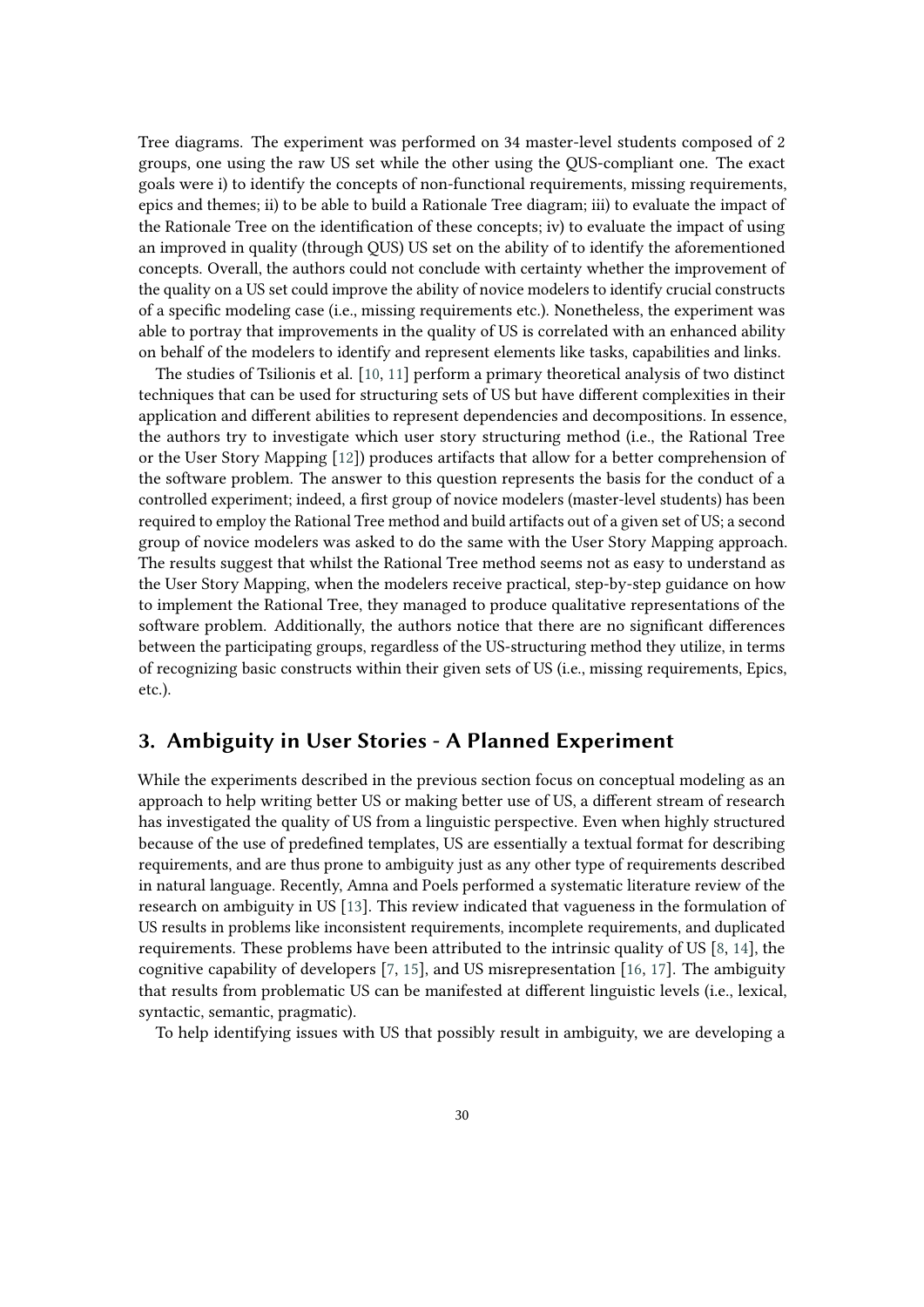framework that classifies these issues according to the linguistic level at which ambiguity manifests itself and the consequence of this ambiguity in terms of requirements quality (i.e., vagueness, inconsistency, insufficiency, duplication). The framework illustrates the issues with examples (as kind of anti-patterns) and also provides examples of how the issues can be resolved. The issues themselves are based on quality criteria taken from the QUS framework proposed by Lucassen et al. [\[9\]](#page-5-7) and the Agile Requirements Verification framework proposed by Heck and Zaidman [\[18\]](#page-5-16). The idea is that developers can use the framework when writing US or reviewing US written by others.

To test this idea (and the framework itself), a first 'laboratory' experiment is planned. The experiment will involve advanced students, including both IT students and business students with a major in IT. These students have preliminary knowledge in Requirements Engineering (RE), US writing and reviewing, and Agile Software Development (ASD), and thus act as proxies for real developers. Participating students will be randomly assigned to one of two groups. Each group is required to review a set of US in which we have injected problems related to the issues covered by the framework. The treatment group will be instructed to make use of the framework to detect these problems, while the control group will be asked to do the same, without the help of the framework. Participants are required to tag the US dimension WHO/WHAT/WHY that is problematic, and will also be asked to provide a short explanation for the potential ambiguity issues they identify (i.e., why is it problematic?).

Both groups will first receive some training (e.g., a tutorial) to make them aware of requirements ambiguity and its consequences for software development. Prior to the experiment, a short questionnaire will be distributed to collect information regarding the participants' profile. After the experiment, participants in the treatment group will be asked feedback regarding the usefulness of the framework. Apart from that we will compare the number of problems identified to the total number of problems injected (i.e., an absolute measure of how effective the framework is) and also make a comparison between both groups (i.e., a relative measure of effectiveness). More detailed analysis will be performed for the different linguistic levels of ambiguity and the requirements quality problems that might be caused by ambiguity in US.

## **4. Conclusion and Future Work**

This paper presented a review of experiments that have been conducted in US modeling. Those are typically designed to investigate the effectiveness of artifacts to comprehend the correct meaning of user stories. While conceptual models have been commonly used as artifacts to make better sense and use of US, linguistic approaches can help in identifying and ultimately avoiding badly written US. We are currently developing a framework based on such linguistic approach, and plan an experiment to evaluate its effectiveness and perceived usefulness.

#### **References**

<span id="page-4-0"></span>[1] F. Dalpiaz, A. Sturm, Conceptualizing requirements using user stories and use cases: A controlled experiment, in: International Working Conference on Requirements Engineering: Foundation for Software Quality, Springer, 2020, pp. 221–238.